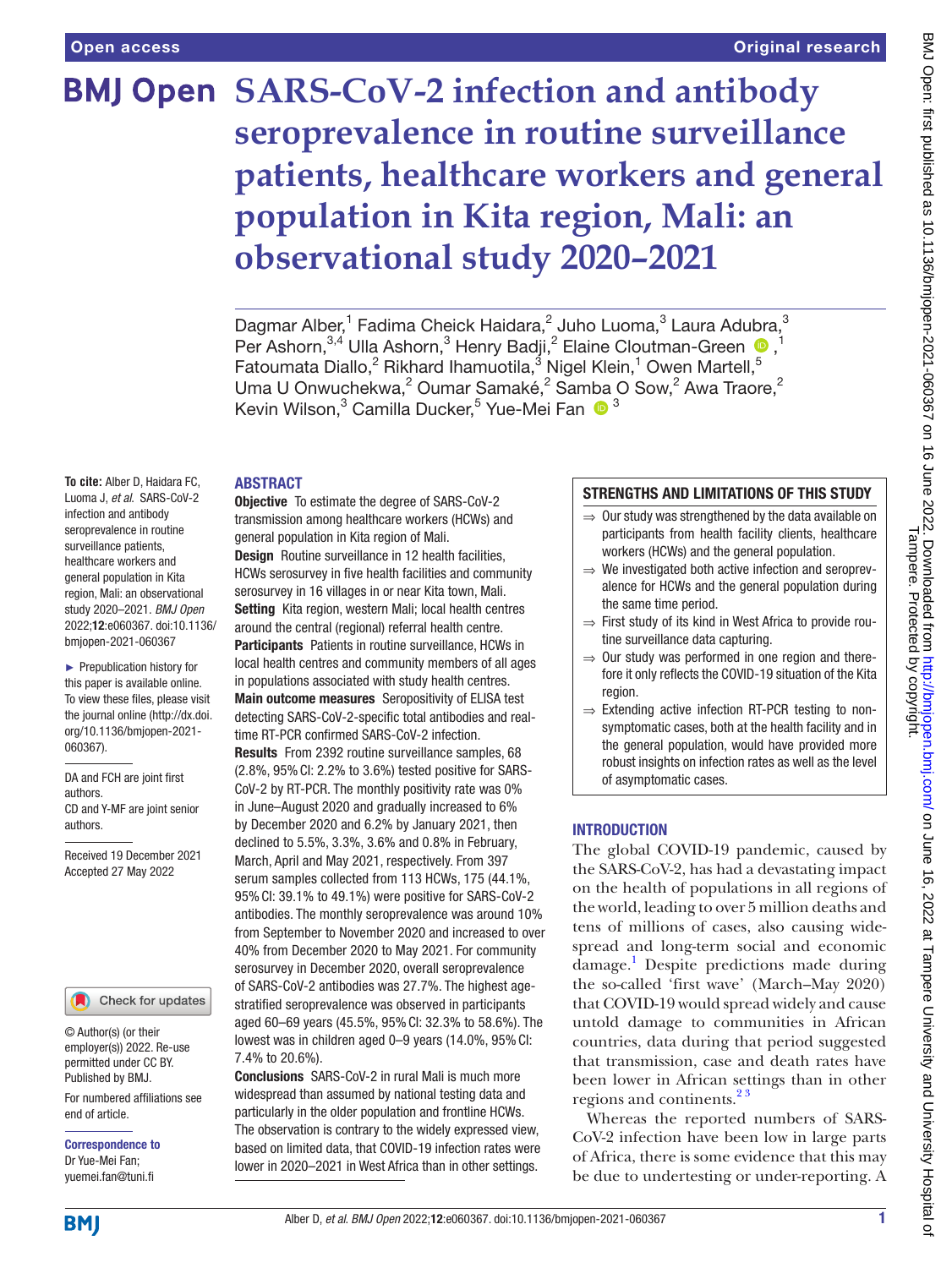recent Zambian postmortem study suggested that many people who die have an undiagnosed SARS-CoV-2 infec-tion.<sup>[4](#page-5-2)</sup> Various studies have determined the seroprevalence in Africa. $5-13$  A recent systematic review has estimated it to be approximately 22%, with highest seroprevalence in central Africa.<sup>[5](#page-5-3)</sup> A recent study in Mali, conducted between November 2020 and June 2021, has reported a seroprevalence of 61.8% in healthcare workers (HCWs) who were in direct contact with patients with COVID-19 in Bamako Hospital.<sup>12</sup> However, little is known about the spread of SARS-CoV-2 in rural areas among HCWs and the general population.

The objective of our study was to characterise the epidemiology of COVID-19 epidemic in Kita region in western Mali, an area with very low rates of reported infections. To this end, we monitored time-trends in the proportion of positive SARS-CoV-2 test results among patients presenting with suspected SARS-CoV-2 infection in primary health centres over a period of 10 months and complemented the data with seropositivity for SARS-CoV-2 antibodies among personnel working in the same facilities during the same time frame. Furthermore, in the middle of the monitored time period, we conducted a population-based viral and serological survey, to establish a point-prevalence of acute infection and past exposure to it, among apparently healthy people of different ages.

#### **METHODS**

## Study design and participants

The present study was designed to support the Malian Ministry of Health and Social Affairs' strategy to strengthen epidemiological surveillance and enhance the national response in Mali. The study was conducted in Kita region, Western Mali. The area is served by one referral health centre in Kita centre, while most health areas have a community health centre, offering a range of basic medical services with fee charged.

Our study targeted three groups—patients at a health facility, HCWs and apparently healthy community residents. We conducted surveillance for patients presenting at one referral health centre and 11 community health centres, over a period of 12 months. These patients presenting with symptoms of COVID-19 (respiratory symptoms and fever) were tested for active SARS-CoV-2 infection.

We conducted a HCWs serosurvey in five of the same health facilities over a period of 9 months and community serosurvey at one time point in 16 villages. Between September 2020 and May 2021, a total of 113 HCWs were approached in five health facilities and invited to participate in the HCWs SARS-CoV-2 serosurvey. The HCWs samples were from healthy nurses, doctors, office workers, laboratory personnel and other auxiliary staff who consented to participate in the study. Among them, 78.8% were nurses reflecting their high proportion among HCWs.

The community samples were selected on the basis of cluster sampling. We used enumeration areas as clusters and determined the number of households from

BMJ Open: first published as 10.1136/bmjopen-2021-060367 on 16 June 2022. Downloaded from http://bmjopen.bmj.com/ on June 16, 2022 at Tampere University and University Hospital of<br>Tampere Hong the Protected by copyright. BMJ Open: first published as 10.1136/bmjopen-2021-060367 on 16 June 2022. Downloaded from britp://pmjopen.bmj.com/ BMJ On June 16, 2022 at Tampere University and University Hospital of Tampere. Protected by copyright.

each cluster based on its recorded population size. The actual households to be invited were selected by random sampling. The sample size was originally calculated to estimate the seroprevalence of SARS-CoV-2 antibodies with an absolute precision (margin of error) of 2.5% and assuming a baseline prevalence of 5%. Accounting for clustering effects of households within villages and of individuals within households, we estimated to require a minimum sample size of 3000. Assuming an average village population of 1446 (based on available regional statistics), average household size of 14 and average number of under-5 children per household of 3, we decided to visit 215 households to enrol the study sample. In December 2020, a total of 229 randomly selected households were visited in villages in or near the Kita centre and invited to participate in a SARS-CoV-2 community survey. Heads of all the invited households provided a verbal consent and a total of 905 participants presented in the house during the visit were included in the survey.

#### Data and specimen collection

For the patient surveillance study, the study nurses filled in a patient screening form, a suspected infection enrolment form on exposures and symptoms and consenting form, followed by a medical examination and a flocked nasopharyngeal swab (NPS, flexible minitip, Copan) or oropharyngeal swab (OPS, flexible minitip, Copan; nasal and throat flocked swab, Dewei Medical Equipment Co., Ltd) specimen collection from those with a suspected SARS-CoV-2 infection, for example, patients experiencing fever, cough, shortness of breath and seeking medical advice. For the HCWs serosurveillance study, study nurses filled in a screening, consent and enrolment form, a suspected infection enrolment form on symptoms and exposure questionnaire. Four millilitre of venous blood sample (BD vacutainer, Cat. No. 369032) was collected monthly and an NPS or OPS was taken at enrolment and every 12 weeks thereafter. From each community survey participant, the nurse/data collector filled in a symptom and exposure questionnaire and collected a nasal swab specimen and a blood sample. A study nurse or a data collector filled out the symptom and exposure questionnaire using a REDCap electronic data capture application. The biological samples were collected by a doctor at the health centre and by a nurse in the community survey. The collected swab samples were transported at 2°C–8°C in 3mL PBS/VTM from Kita to Bamako lab for analysis. The blood samples were centrifuged, and serum was aliquoted into cryovials at the Kita lab and batched samples were transported in dry shipper to Bamako for analysis.

#### Nucleic acid extraction and real-time RT-PCR

RNA was extracted from sample swabs using a QIAamp Viral RNA Mini kit (Qiagen, Germany, Cat. No. 52906) according to the manufacturer's instructions.

Real-time RT-PCR assays for SARS-CoV-2 were carried out at the CVD-Mali Influenza laboratory, a participant in the WHO External Quality Assessment for the Detection of Influenza and SARS-CoV-2. Briefly, extracted RNA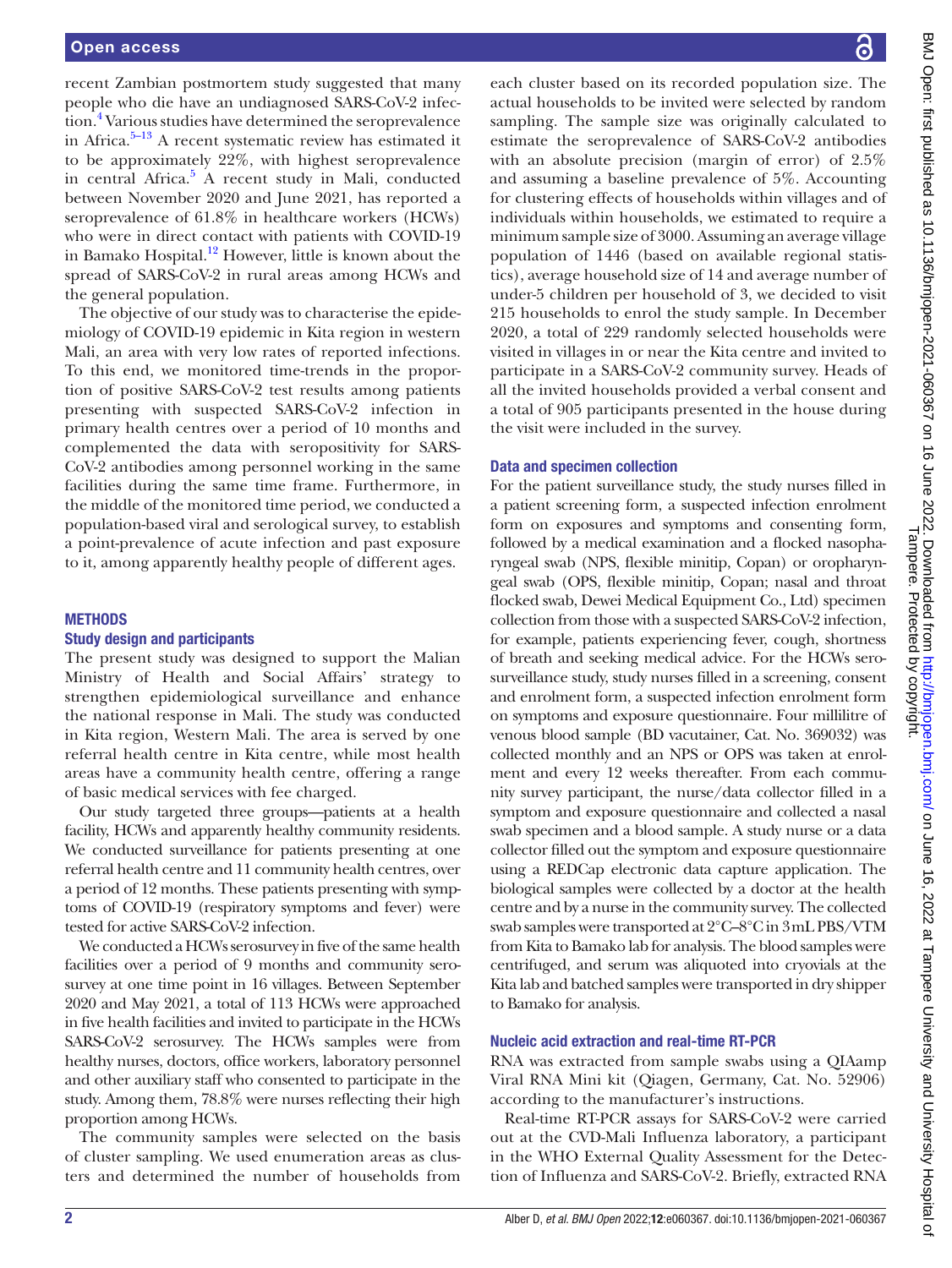

<span id="page-2-0"></span>

was amplified using the Superscript One-step RT-PCR kit (Invitrogen, Thermo Fischer Scientific, Cat No. 11732- 088) targeting the RdRp gene (Corman VM, 2020) or the Quantabio qScript XLT One-Step RT-qPCR ToughMix targeting the N-gene (N2 primers) (CDC assay, [https://](https://www.fda.gov/media/134922/download) [www.fda.gov/media/134922/download](https://www.fda.gov/media/134922/download)).

All assays were validated using WHO RNA samples received as part of an external Quality Assessment Programme and a panel of known positive and negative samples from University College London, UK.

## Serological assays

A laboratory technician performed the Wantai anti-SARS-CoV-2 total antibody ELISA (target: RBD, qualitative assay detecting IgM and IgG, Beijing Wantai Biological Pharmacy Ent, Beijing, China) following the manufacturer's instructions. The sensitivity and specificity reported was  $93\%$  and  $100\%$ , respectively. Serum samples ( $100 \mu L$ ) from each participant were tested as a singlet. Ten batches were performed for community survey samples, six batches for HCW samples and one for repeated samples.

Assay validation was carried out using the WHO international standard (NIBSC code: 20/136), the WHO International Reference Panel for anti-SARS-CoV-2 immunoglobulin (NIBSC code: 20/268) and an anti-SARS-CoV-2 Verification Panel for Serology Assays (NIBSC code: 20/B770). In addition, 100 pre-pandemic samples collected in 2012 were tested to assess the specificity of assay. All of these pre-pandemic serum samples were from adult women (mean age 26 years old, range 16–41).

Following the manufacturer's instructions, samples giving an absorbance equal to or greater than the cut-off value  $(A/CO>=1)$  were considered positive. Samples with A/CO ratio between 0.9 and 1.1 were considered borderline and were retested.

## Statistical analysis

We compared proportions, means and SD between groups by using Student's t-test for continuous variables and Fisher's exact test for proportions and  $\chi^2$  test for global difference with  $p<0.05$  indicating statistical significance. We calculated OR and 95% CIs with regression model. All statistical analyses were carried out using R V.3.4.4 and V.4.1.0.

## Patient and public involvement

Village chefs and health centre leaders were consulted before the study to ensure feasibility of the planned study procedures. Participants were not involved in the development of the research design, conduct of the research or preparation of the manuscript.

## **RESULTS**

Between June 2020 and May 2021, a total of 13104 people presenting at outpatient clinics or using preventive services at 12 health facilities in or near the town of Kita were screened for exposure or symptoms of SARS-CoV-2 infection. Of these, 2393 were deemed to have a suspected SARS-CoV-2 infection and 2392 agreed to provide NPS or OPS samples for viral detection.

From all the tested samples from health centre patients, 68 (2.8%, 95%CI: 2.2% to 3.6%) gave a positive test result for SARS-CoV-2 by RT-PCR. Prior to August 2020, no SARS-CoV-2 RNA could be detected, infection rates steadily rose from November 2020 onwards, peaking at 6.2% (95% CI: 3.3% to 10.4%) in January 2021 and then gradually declined to  $0.8\%$  (95% CI:  $0.02\%$  to  $4.1\%$ ) in May 2021 [\(figure](#page-2-0) 1). As shown in the figure, the increase in the proportion of positive samples followed a similar time trend in nationally reported numbers of SARS-CoV-2 infections and associated deaths.

Among the 113 invited staff members who all agreed to participate, 89 (78.8%) were nurses, 9 (7.9%) were doctors, 7 (6.2%) were administrative or laboratory technicians and  $8(7.1\%)$  were auxiliary staff including housekeepers, cleaners and security staff.

Over the 9-month follow-up period, the participants provided a total of 397 blood samples, with a range of 1–7 samples per participant. Of these samples, 175 (44.1%, 95%CI: 39.1% to 49.1%) were positive for SARS-CoV-2 antibody by ELISA. By calendar month, the proportion of positive samples was approximately 10% until November 2020, increasing rapidly to 59.1% (95% CI: 38.5% to 79.6%) in January 2021 and remained relatively constant thereafter [\(figure](#page-3-0) 2). For different health professional groups, the proportion of SARS-CoV-2 antibody positive samples was highest among doctors (50.0%, 95%CI: 29.9% to 70.1%, 13/26 samples), followed by 49.8% (95% CI: 43.4% to 56.2%, 124/249) among nurses, 35.9% (95% CI:  $21.2\%$  to  $52.8\%, 14/39$ ) among administrative staff and laboratory technicians and 15.4% (95% CI: 1.9% to 45.5%, 2/13) among auxiliary staff.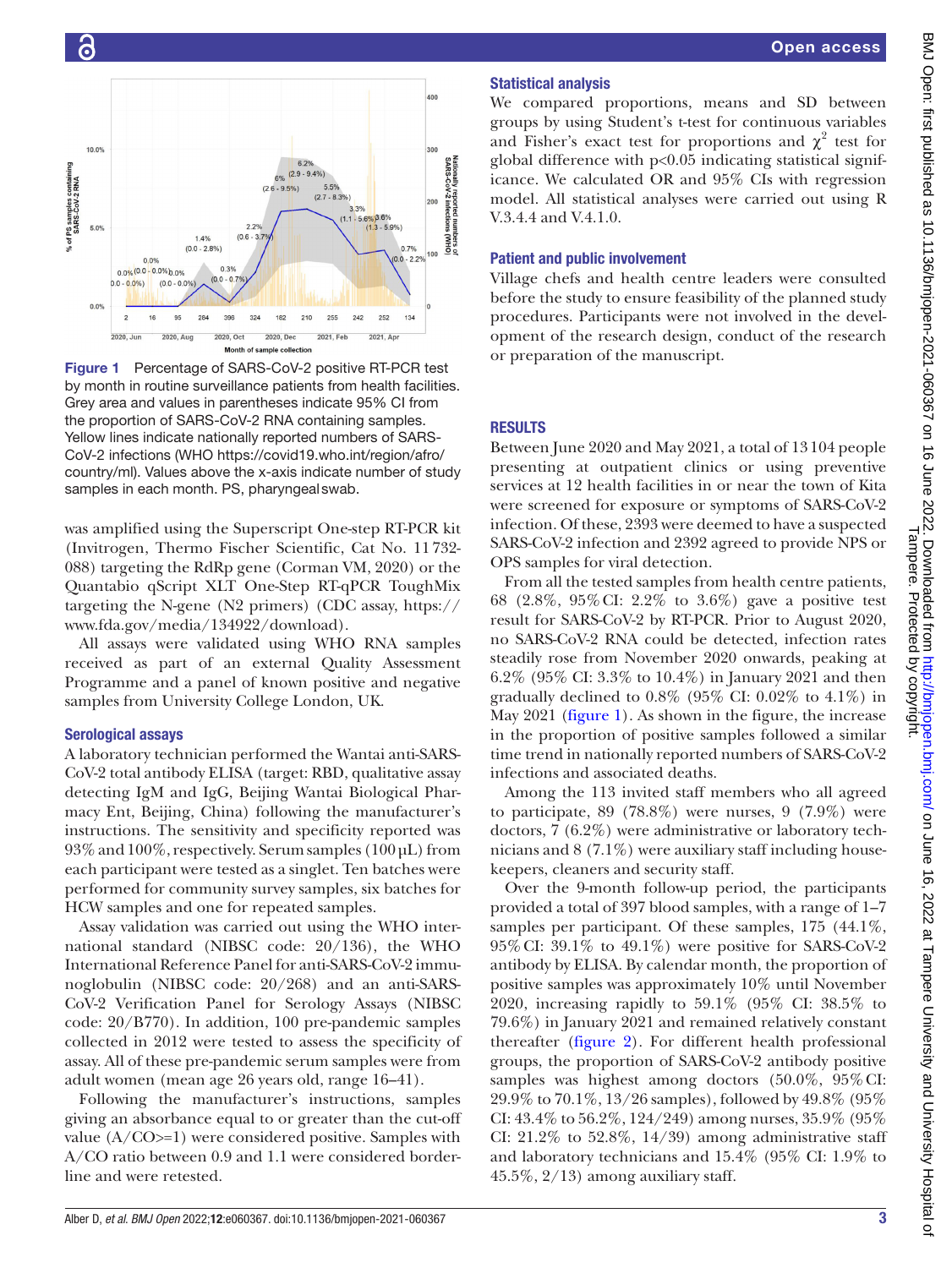

<span id="page-3-0"></span>Figure 2 Seroprevalence of SARS-CoV-2-specific total antibody by month in healthcare worker serosurvey. Grey area and values in parentheses indicate 95% CI from the proportion of SARS-CoV-2-specific antibody containing samples. Values above the x-axis indicate number of study samples in each month.

Of the 101 NPS or OPS samples collected from the health personnel, only one (1.0%) collected in November 2020 gave a positive test result for SARS-CoV-2 by RT-PCR.

Of the 905 community survey participants, 564 (62.3%) were women, 654 (72.3%) were at least 15 years old, 102 (11.3%) had respiratory symptoms in the preceding 14 days, 496 (55.4%) had attended a mass gathering in the preceding 3 months, none reported a contact with a COVID-19 patient and 21 (2.3%) had a fever. Eight hundred and eighty-two provided a blood sample for antibody analysis and 894 provided a nasal swab for



<span id="page-3-1"></span>Figure 3 Seroprevalence of SARS-CoV-2-specific total antibody and percentage of SARS-CoV-2 positive RT-PCR test by 10-year age interval group in community participants. Red bars indicate proportion (95%CI) of serum samples containing SARS-CoV-2-specific antibodies (primary y-axis),  $\chi^2$  global age group difference, p=0.002; blue bars indicate proportion (95%CI) of PS samples containing SARS-CoV-2 RNA (secondary y-axis). PS, pharyngealswab.

viral detection. Among all the participants, the overall seroprevalence was 27.7% (95% CI: 24.7% to 30.8%). The seroprevalence was lowest (14.0%, 95%CI: 7.4% to 20.6%) among 0–9year-old and highest (45.5%, 95%CI: 32.3% to 58.6%) among 60–69year-old participants [\(figure](#page-3-1) 3). Participants who had attended a mass gathering in the preceding 3 months had a higher seroprevalence than those who had not (odds ratio 1.48, 95%CI: 1.09 to 2.02). Participant sex, measured fever and recent history of fever or other respiratory symptoms were not associated with the presence of SARS-CoV-2 antibodies in the blood samples ([table](#page-4-0) 1).

A total of 21 (2.4%, 95%CI: 1.5% to 3.6%) community survey participants had a positive RT-PCR result for SARS-CoV-2. The proportion of positive SARS-CoV-2 PCR tests was lowest  $(0.4\%, 95\% \text{ CI}$ : 0% to  $1.3\%$ ) among 10–19year-old and highest (5.8%, 95%CI: 0.3% to 11.3%) among 50–59year-old participants [\(figure](#page-3-1) 3).

Of the 100 banked serum samples collected before the COVID-19 pandemic (in year 2012), one gave a borderline positive result and 99 gave a negative test result in the Wantai SARS-CoV-2 antibody test.

## **DISCUSSION**

This study measured active and past COVID-19 infection in Malian HCWs and the general population through RT-PCR and seroprevalence testing. The results point towards significant underestimation of Mali's COVID-19 infection rates, as measured by current testing mechanisms. The study also provides insights into COVID-19 transmission patterns and risk factors. Extremely high infection rates were demonstrated by the study's serological testing. By December 2020, over a quarter (27.7%) of Kita's general population, and more than a third (41.9%) of HCWs had been infected. By January 2021, this had increased to 60% of HCWs.

National routine surveillance morbidity data for the study period (June 2020–May 2021) indicate that in June, transmission was at its first-wave peak, and that two later larger waves occurred, peaking in early December 2020 and April  $2021<sup>14</sup>$  $2021<sup>14</sup>$  $2021<sup>14</sup>$  Both the study's facility-based client/ patient active infection investigation and HCWs seroprevalence findings indicate that Kita region's main transmission started later, in November 2020 and at the beginning it was very low, but increased gradually. Both study groups indicate a peak in December/January, similar to that seen nationally. The clients' active infection rate then showed a gradual decline to May rather than a second wave in March that was seen nationally.<sup>14</sup> This could be explained by containment measures reducing the emergence of a second peak in the general population.

A comparison of this study's seroprevalence and active infection rates show that seroprevalence is much higher than active cases in both the study's general population and in HCWs. The fact that this high seroprevalence did not translate into a similar expression of morbidity and resultant death, neither in our study nor in the national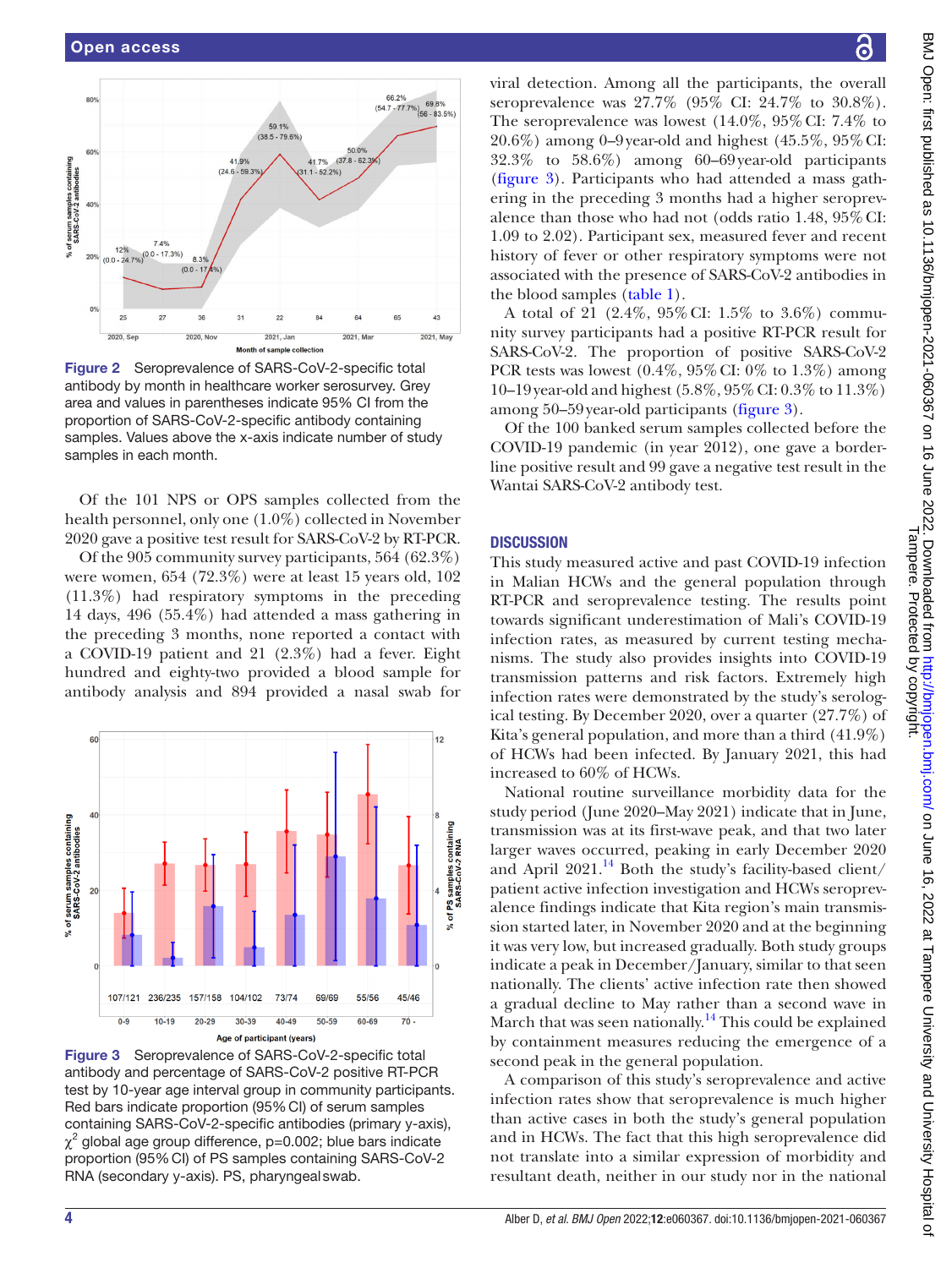<span id="page-4-0"></span>

| Seroprevalence of SARS-CoV-2-specific total antibody by background characteristics<br>Table 1 |                |                              |                   |                       |
|-----------------------------------------------------------------------------------------------|----------------|------------------------------|-------------------|-----------------------|
|                                                                                               | Sample size, n | Seropositive participants, n | Seroprevalence, % | OR (95% CI)           |
| Participants, n                                                                               | 875            | 242                          | 27.7              |                       |
| <b>Sex</b>                                                                                    |                |                              |                   |                       |
| Male                                                                                          | 330            | 98                           | 29.7              | Ref                   |
| Female                                                                                        | 543            | 142                          | 26.2              | 0.84 (0.62 to 1.14)   |
| Fever during past 14 days                                                                     |                |                              |                   |                       |
| No fever                                                                                      | 832            | 229                          | 27.5              | Ref                   |
| Fever                                                                                         | 41             | 11                           | 26.8              | 0.97 (0.48 to 1.96)   |
| Fever (body temperature over 38°C)                                                            |                |                              |                   |                       |
| No fever                                                                                      | 852            | 238                          | 27.9              | Ref                   |
| Fever                                                                                         | 21             | $\overline{2}$               | 9.5               | 0.27 (0.06 to 1.17)   |
| Respiratory symptoms in the past 14 days                                                      |                |                              |                   |                       |
| No symptoms                                                                                   | 773            | 216                          | 27.9              | Ref                   |
| Any symptoms                                                                                  | 100            | 24                           | 24.0              | $0.81$ (0.50 to 1.32) |
| Mass gatherings in the past 3 months                                                          |                |                              |                   |                       |
| No attendance                                                                                 | 370            | 86                           | 23.0              | Ref                   |
| Attendance                                                                                    | 487            | 151                          | 31.0              | 1.48 (1.09 to 2.02)   |

surveillance system is an interesting area to investigate. This scenario has been documented quite widely in Africa[.15 16](#page-6-1) This could be explained by a multitude of interlinking factors. High levels of asymptomatic cases, both for the general population and HCWs, have been documented in African as well as global studies.<sup>11 17-21</sup> As our study's active infection testing selected suspected cases of COVID-19 only, we could have missed a large proportion of asymptomatic cases. National surveillance would also have missed these cases as, first, they wouldn't present to a health centre and, second, even those that did would have been missed by diagnostic protocols.

Mali has gaps in demographic, disease morbidity and death surveillance, including for COVID-19. A recent Zambian study showed that nearly 20% of people who had died had a positive SARS-CoV-2 PCR test in a postmortem NPS sample. These people had not been tested before death, even though some of them had presented with COVID-19 symptoms.[4](#page-5-2) A similar situation is likely present in Mali where diagnostic capacity is limited, at 7191 tests per 1million people (compared with that of South Africa, 113 756) and where COVID-19 stigma exists. $222$ 

This study showed that 1.5 times more HCWs in Kita had been infected with SARS-CoV-2 by December 2020 compared with the general population. In fact, half of patient facing cadres such as doctors and nurses had been exposed to the virus and this was higher than laboratory, administrative (both 36%) and auxiliary staff (15.4%). Measures of increased risk of infection in HCWs versus the general population have been demonstrated in many global studies, with adequate personal protective equipment (PPE) provision and use being key to minimising this risk[.15 17 21 24](#page-6-1) In resource-constrained settings such as Kita, key tools for protecting HCWs, along with early

disease detection, are often limited or absent in Africa. $25\,26$ Measures to improve protection for doctors and nurses, especially considering low levels of health staff availability in the country—in 2017 Mali had only six qualified providers per 10000 inhabitants—would be pertinent.<sup>27</sup>

In the general population, risk factors included increased age and attendance at mass gatherings. Seroprevalence was lowest in the very young, and highest in 60–69year-olds but again lower in the 70+ year olds. The possible reasons for lower seroprevalence in young children might be rapid waning of antibodies following mild symptoms and less exposures compared with adults. Mass gatherings are likely sources of infection given COVID-19's transmission dynamics and the difficulty of ensuring appropriate prevention control measures (mask wearing, social distancing, hand washing) at such events. Interestingly, neither fever (current or recent) nor other respiratory symptoms were seen to be significant risk factors, which again infers a high asymptomatic population.

The study's principal strength is that we included health facility clients, HCWs and the general population. We also investigated both active infection and seroprevalence for HCWs and the general population during the same time period. Study limitations include restriction to one region and therefore this study only reflects the COVID-19 situation of the Kita region. Extending active infection RT-PCR testing to non-symptomatic cases, both at the health facility and in the general population, would have provided more robust insights on infection rates as well as the level of asymptomatic cases. Widening the study to investigate exposure/transmission factors for study participants, such as PPE provision and use, social distancing, COVID-19 interventions and behaviour change would have allowed the study to explore risk factors to better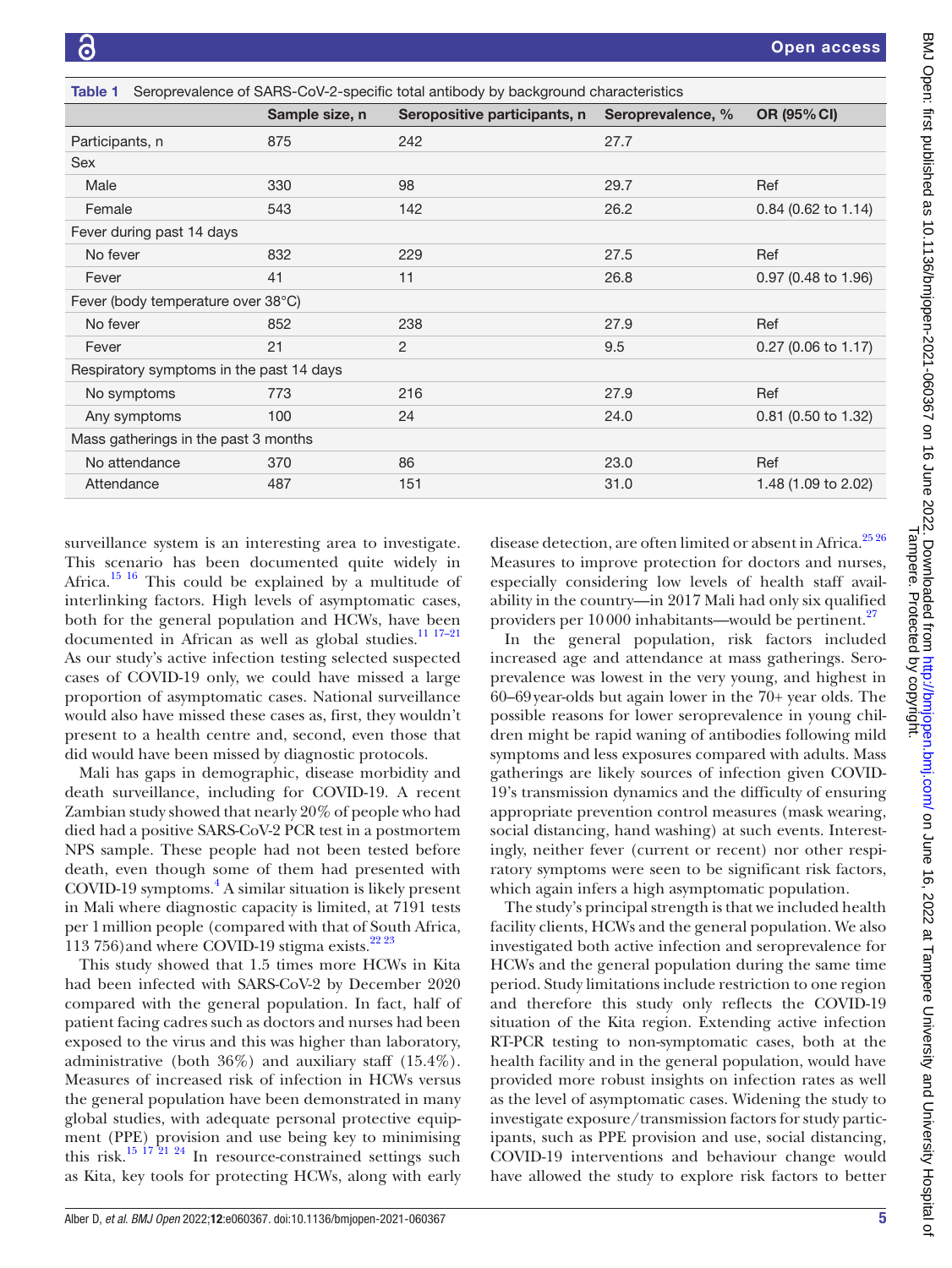## Open access

inform policy. When interpreting the RT-PCR results, possible sources of bias could have occurred within the sample collection regarding sample types (OPS/NPS), sample quality, transportation and temperature, and also in the use of three different RT-PCR assays. The latter is unlikely to have affected the results as all RT-PCR assays were validated in-house and by others.<sup>28</sup> Previous reports have suggested that some SARS-CoV-2 ELISA kits lack specificity when used on serum samples originating from Africa and in particular exhibit pre-existing crossreactivity to SARS-CoV-2.<sup>29 30</sup> Our assay showed a 99% specificity when pre-pandemic samples were analysed and previous work has shown the Wantai assay to be highly sensitive (93%) and specific  $(100\%)$ .<sup>31</sup>

In conclusion, SARS-CoV-2 in rural Mali is much more widespread than assumed by national testing data and particularly in the older population and frontline health workers. The observation is contrary to the widely expressed view, based on limited data, that COVID-19 infection rates were lower in 2020–2021 in West Africa than in other settings.

Institutional preparedness as well as public risk assessment and personal protection capacity should be augmented, and behaviours in high-risk activities such as mass gatherings improved, if cessation of such events is not possible. Improving the understanding of COVID-19 in Mali through surveillance will enable the country to reduce the economic and social impacts of the disease. Further studies which provide accurate estimates of SARS-CoV-2 infection rates and seroconversion in the population would enable the development of a national transmission model, mapping of transmission hotspots, identification of national/regional risk factors and the prioritisation of equitable and effective responses. Such studies could also direct policy determinations in terms of disease prioritisation, ensuring that resources reallocated for COVID-19 control measures are used appropriately.

#### Author affiliations

<sup>1</sup>Great Ormond Street Institute of Child Health, University College London, London, UK

<sup>2</sup>Center for Vaccine Development-Mali, Bamako, Mali

<sup>3</sup>Center for Child, Adolescent and Maternal Health Research, Faculty of Medicine and Health Technology, Tampere University, Tampere, Finland

4 Department of Pediatrics, Tampere University Hospital, Tampere, Finland <sup>5</sup>Tro Da Ltd, London, UK

Contributors DA and FCH contributed equally and share first authorship. CD and Y-MF contributed equally and share last authorship. JL performed statistical analysis. PA, UA, NK, SOS, KW, CD and Y-MF initiated the project and preliminary design. DA, FCH, LA, HB, EC-G, FD, RI, OM, UUO, OS, AT developed the design and methods. DA, FCH, CD and Y-MF wrote the first draft of the manuscript. All authors contributed to the design of the study and interpretation of its results, and revised and approved the manuscript. PA and Y-MF are the guarantors and accept full responsibility for the work and the conduct of the study, had access to the data, and controlled the decision to publish. The corresponding author attests that all listed authors meet authorship criteria and that no others meeting the criteria have been omitted.

Funding The study was funded by Bill & Melinda Gates Foundation, grant number INV-017141. The funders had no role in study design, data collection and analysis, decision to publish or preparation of the manuscript.

Competing interests All authors have completed the ICMJE uniform disclosure form at www.icmje.org/coi\_disclosure.pdf and declare: PA had financial support from Bill & Melinda Gates Foundation for the submitted work; no financial relationships with any organisations that might have an interest in the submitted work in the previous three years; no other relationships or activities that could appear to have influenced the submitted work.

Patient and public involvement Patients and/or the public were involved in the design, or conduct, or reporting, or dissemination plans of this research. Refer to the Methods section for further details.

Patient consent for publication Not applicable.

Ethics approval This study involves human participants and was approved by the Faculté de Médecine, Pharmacie et d'Odonto-Stomatologie (FMPOS) institutional review board in Mali and only participants who provided informed consent were enrolled in the study. All consents were requested verbally and recorded in the electronic data capture system. The minors' caregivers gave consent for their children to participate in the study. Participants gave informed consent to participate in the study before taking part.

Provenance and peer review Not commissioned; externally peer reviewed.

Data availability statement Data are available upon reasonable request. Deidentified participant data might be available on reasonable request to the corresponding author.

Open access This is an open access article distributed in accordance with the Creative Commons Attribution 4.0 Unported (CC BY 4.0) license, which permits others to copy, redistribute, remix, transform and build upon this work for any purpose, provided the original work is properly cited, a link to the licence is given, and indication of whether changes were made. See: [https://creativecommons.org/](https://creativecommons.org/licenses/by/4.0/) [licenses/by/4.0/](https://creativecommons.org/licenses/by/4.0/).

#### ORCID iDs

Elaine Cloutman-Green <http://orcid.org/0000-0001-7534-3196> Yue-Mei Fan<http://orcid.org/0000-0002-3241-6225>

#### **REFERENCES**

- <span id="page-5-0"></span>1 Weekly epidemiological update on COVID-19 - 7, 2021. Available: [https://www.who.int/publications/m/item/weekly-epidemiological](https://www.who.int/publications/m/item/weekly-epidemiological-update-on-covid-19-7-december-2021)[update-on-covid-19-7-december-2021](https://www.who.int/publications/m/item/weekly-epidemiological-update-on-covid-19-7-december-2021)
- <span id="page-5-1"></span>2 CDC. COVID-19 daily updatesAfrica. Available: [https://africacdc.org/](https://africacdc.org/covid-19/) [covid-19/](https://africacdc.org/covid-19/)
- 3 WHO coronavirus (COVID-19) Dashboard. Available: [https://covid19.](https://covid19.who.int) [who.int](https://covid19.who.int)
- <span id="page-5-2"></span>4 Mwananyanda L, Gill CJ, MacLeod W, *et al*. Covid-19 deaths in Africa: prospective systematic postmortem surveillance study. *[BMJ](http://dx.doi.org/10.1136/bmj.n334)* 2021;372:n334.
- <span id="page-5-3"></span>5 Chisale MRO, Ramazanu S, Mwale SE, *et al*. Seroprevalence of anti-SARS-CoV-2 antibodies in Africa: a systematic review and metaanalysis. *[Rev Med Virol](http://dx.doi.org/10.1002/rmv.2271)* 2022;32:e2271.
- 6 Okpala OV, Dim CC, Ugwu CI, *et al*. Population seroprevalence of SARS-CoV-2 antibodies in Anambra state, south-east, Nigeria. *[Int J Infect Dis](http://dx.doi.org/10.1016/j.ijid.2021.07.040)* 2021;110:171–8.
- 7 Barrie MB, Lakoh S, Kelly JD, *et al*. SARS-CoV-2 antibody prevalence in Sierra Leone, March 2021: a cross-sectional, nationally representative, age-stratified serosurvey. *[BMJ Glob Health](http://dx.doi.org/10.1136/bmjgh-2021-007271)* 2021;6:e007271.
- 8 Fryatt A, Simms V, Bandason T, *et al*. Community SARS-CoV-2 seroprevalence before and after the second wave of SARS-CoV-2 infection in Harare, Zimbabwe. *[EClinicalMedicine](http://dx.doi.org/10.1016/j.eclinm.2021.101172)* 2021;41:101172.
- 9 Uyoga S, Adetifa IMO, Otiende M, *et al*. Prevalence of SARS-CoV-2 antibodies from a national serosurveillance of Kenyan blood donors, January-March 2021. *[JAMA](http://dx.doi.org/10.1001/jama.2021.15265)* 2021;326:1436–8.
- 10 Sykes W, Mhlanga L, Swanevelder R. Prevalence of anti-SARS-CoV-2 antibodies among blood donors in northern Cape, KwaZulu-Natal, eastern Cape, and free state provinces of South Africa in January 2021. *[Res Sq](http://dx.doi.org/10.21203/rs.3.rs-233375/v1)*2021;rs.3:rs-233375.
- <span id="page-5-5"></span>11 Gelanew Tin, Seyoum B, Mulu A. High seroprevalence of Anti-SARS-CoV-2 antibodies among Ethiopian healthcare workers. *[Res Sq](http://dx.doi.org/10.2139/ssrn.3868865)* 2021;rs.3:rs-676935.
- <span id="page-5-4"></span>12 Somboro AM, Cissoko Y, Camara I, *et al*. High SARS-CoV-2 seroprevalence among healthcare workers in Bamako, Mali. *[Viruses](http://dx.doi.org/10.3390/v14010102)* 2022;14:102.
- 13 El-Sokkary RH, Daef E, El-Korashi LA, *et al*. Sero-Prevalence of anti-SARS-CoV-2 antibodies among healthcare workers: a multicenter study from Egypt. *[J Infect Public Health](http://dx.doi.org/10.1016/j.jiph.2021.09.011)* 2021;14:1474–80.